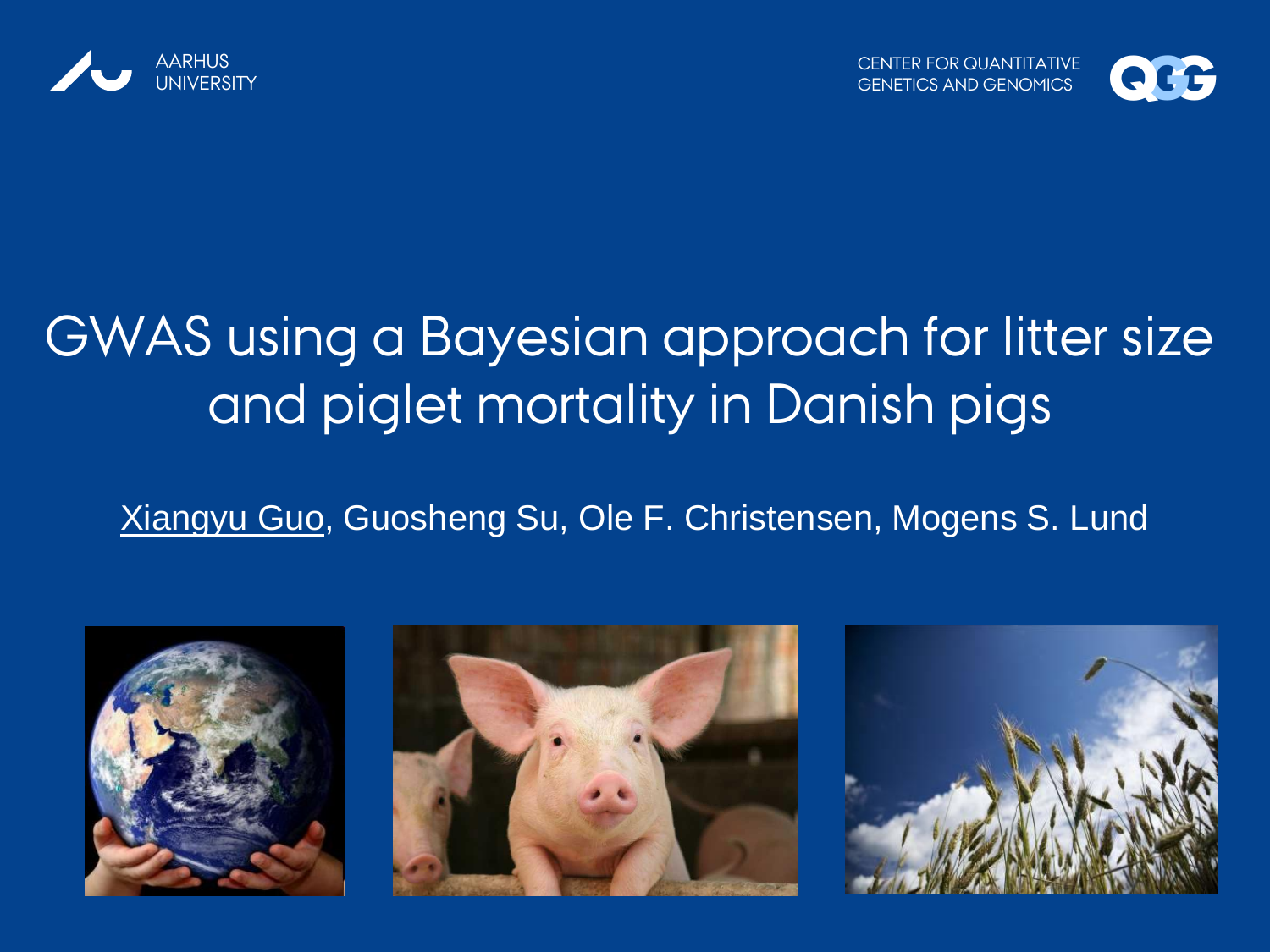





### **Introduction**

### **Materials & Methods**

### **Results & Discussion**

### **Conclusions**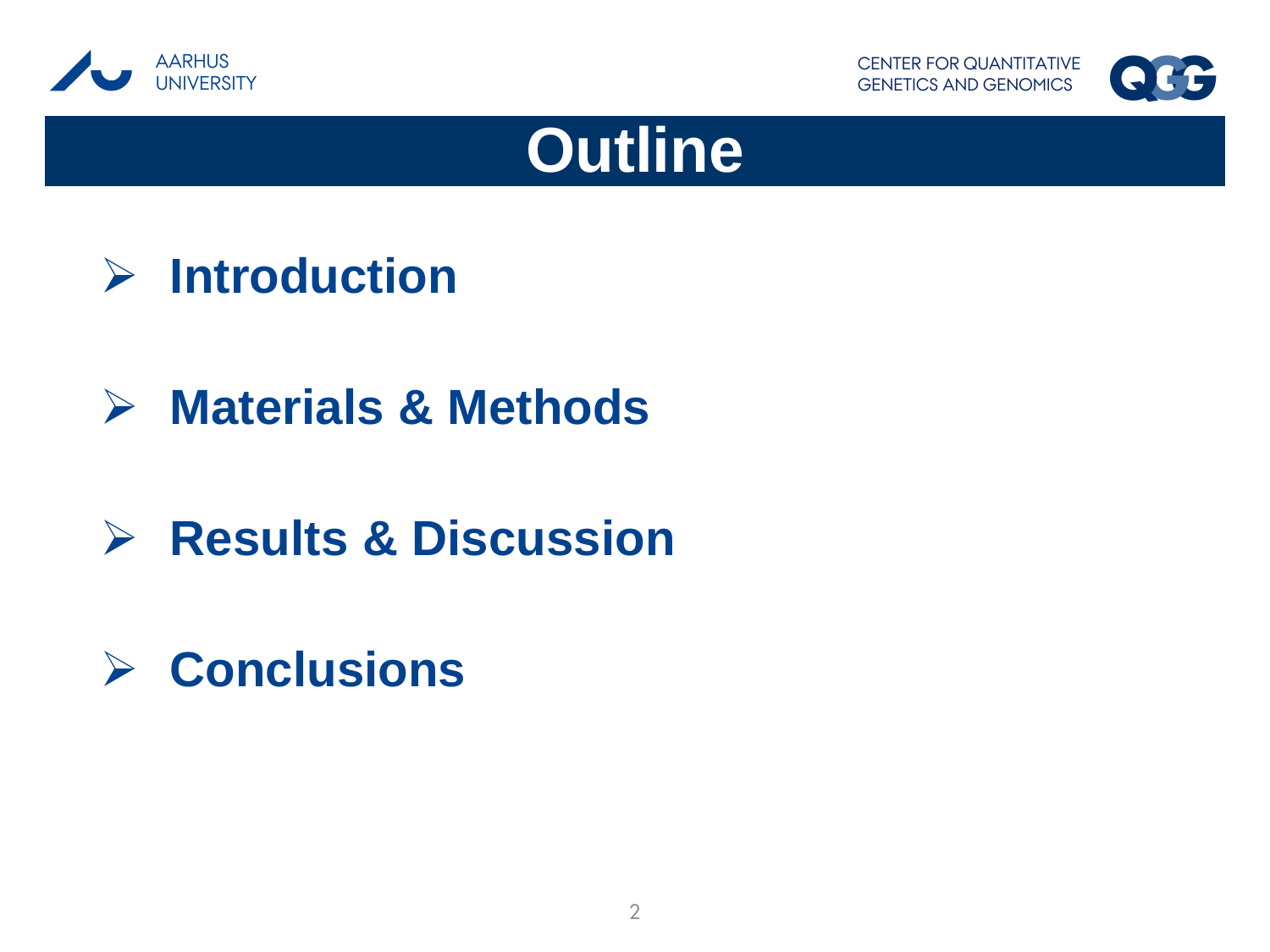





### **Introduction**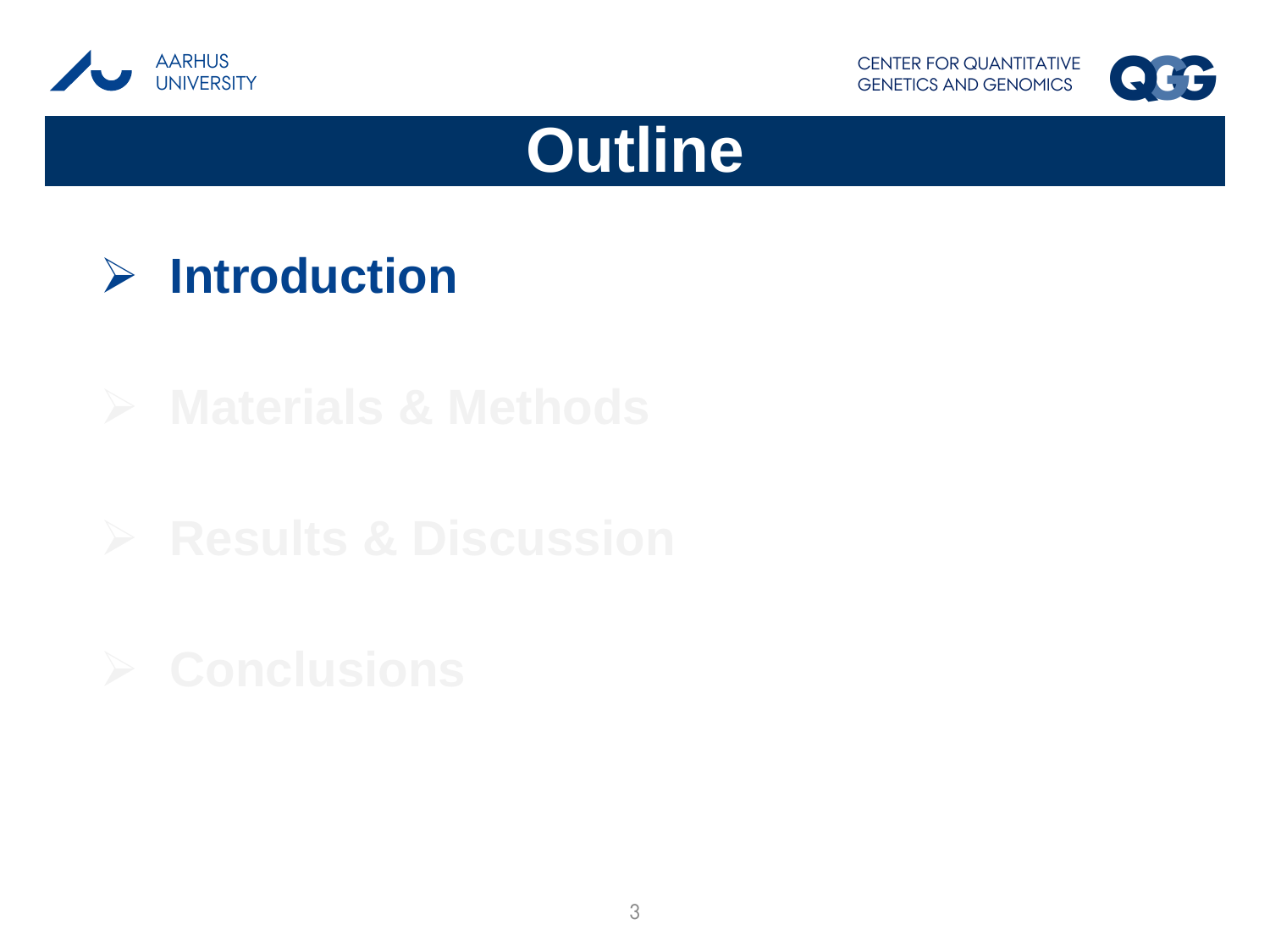



## **Litter size & mortality**

- $\triangleright$  Litter size & mortality
	- > reproductive traits of major economic importance
- $\triangleright$  Total number born
	- $\frac{1}{\sqrt{2}}$  litter size at weaning  $\int$  mortality  $\int$
- $\triangleright$  Litter size at d 5
	- $>$  litter size at weaning  $\uparrow$  mortality  $\downarrow$

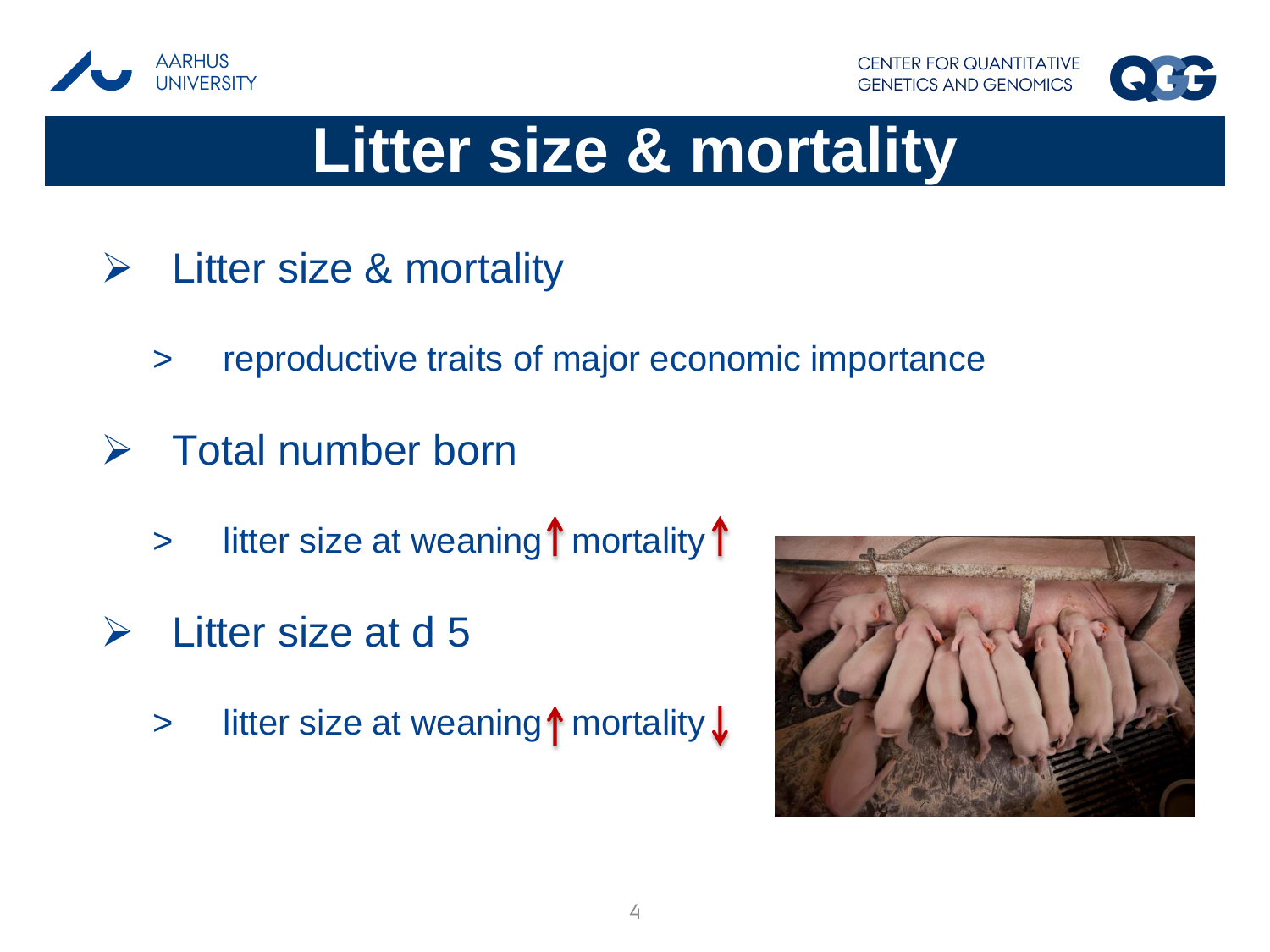





- $\triangleright$  Identify QTL for the litter size and piglet mortality in Danish Landrace and Yorkshire pigs.
- $\triangleright$  Propose a novel method based on Bayesian mixture model to detect QTL regions.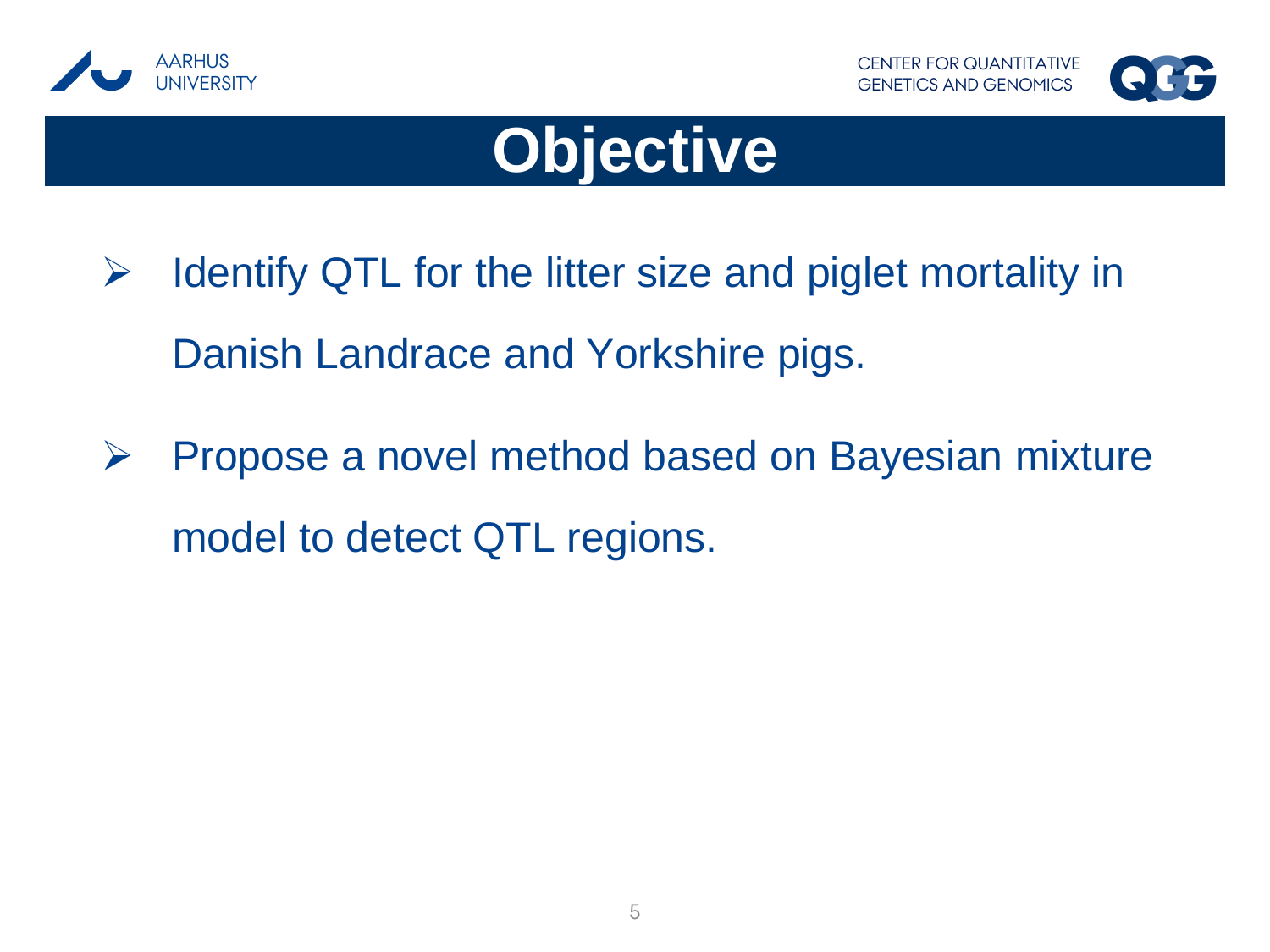





### **Materials & Methods**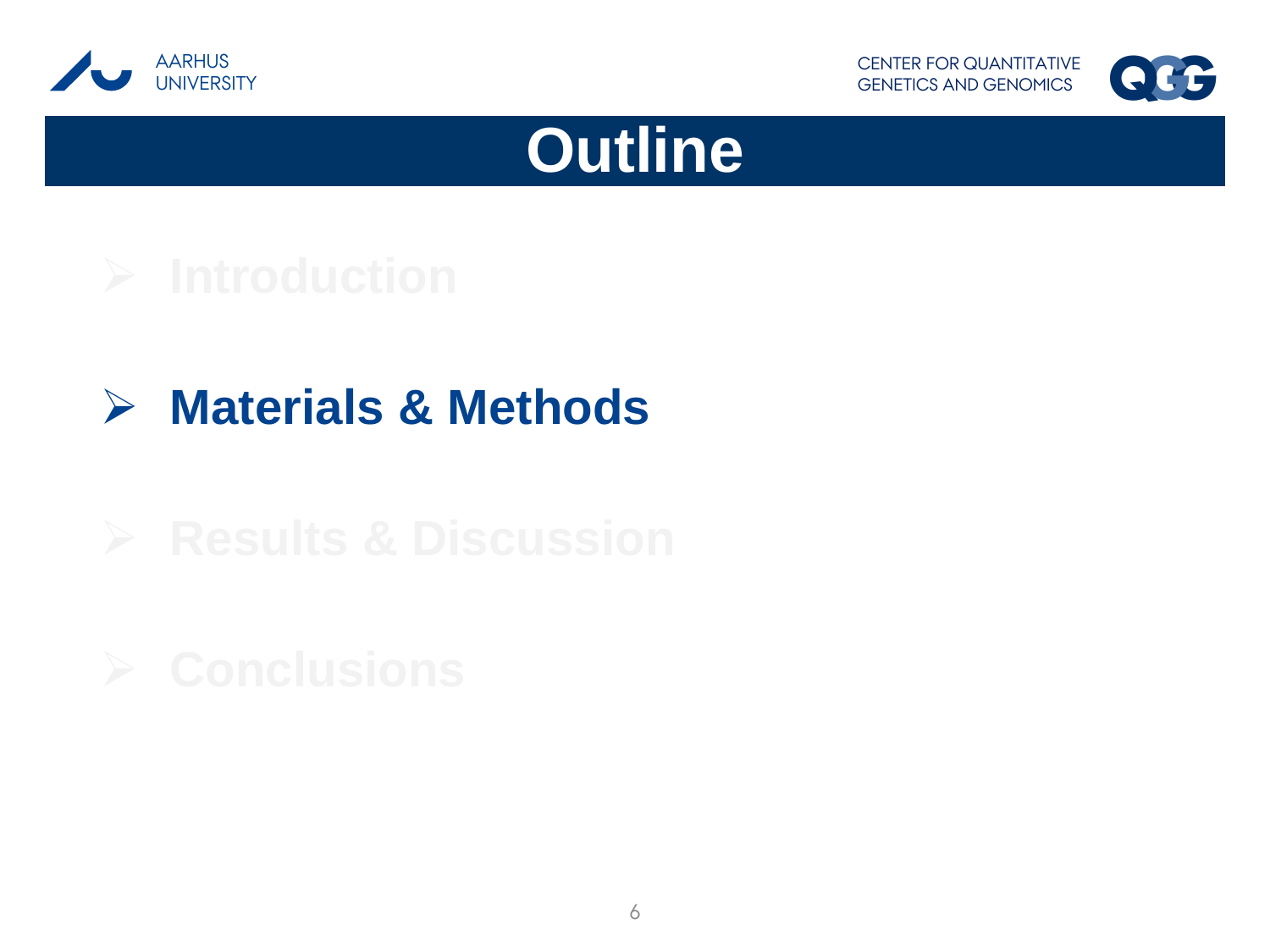





### $\triangleright$  Phenotypes

- > TNB: total number of piglets born
- > LS5: litter size at five days after birth
- > Mort: mortality rate before day 5

### **▶ Genotypes**

> Illumina PorcineSNP60 BeadChip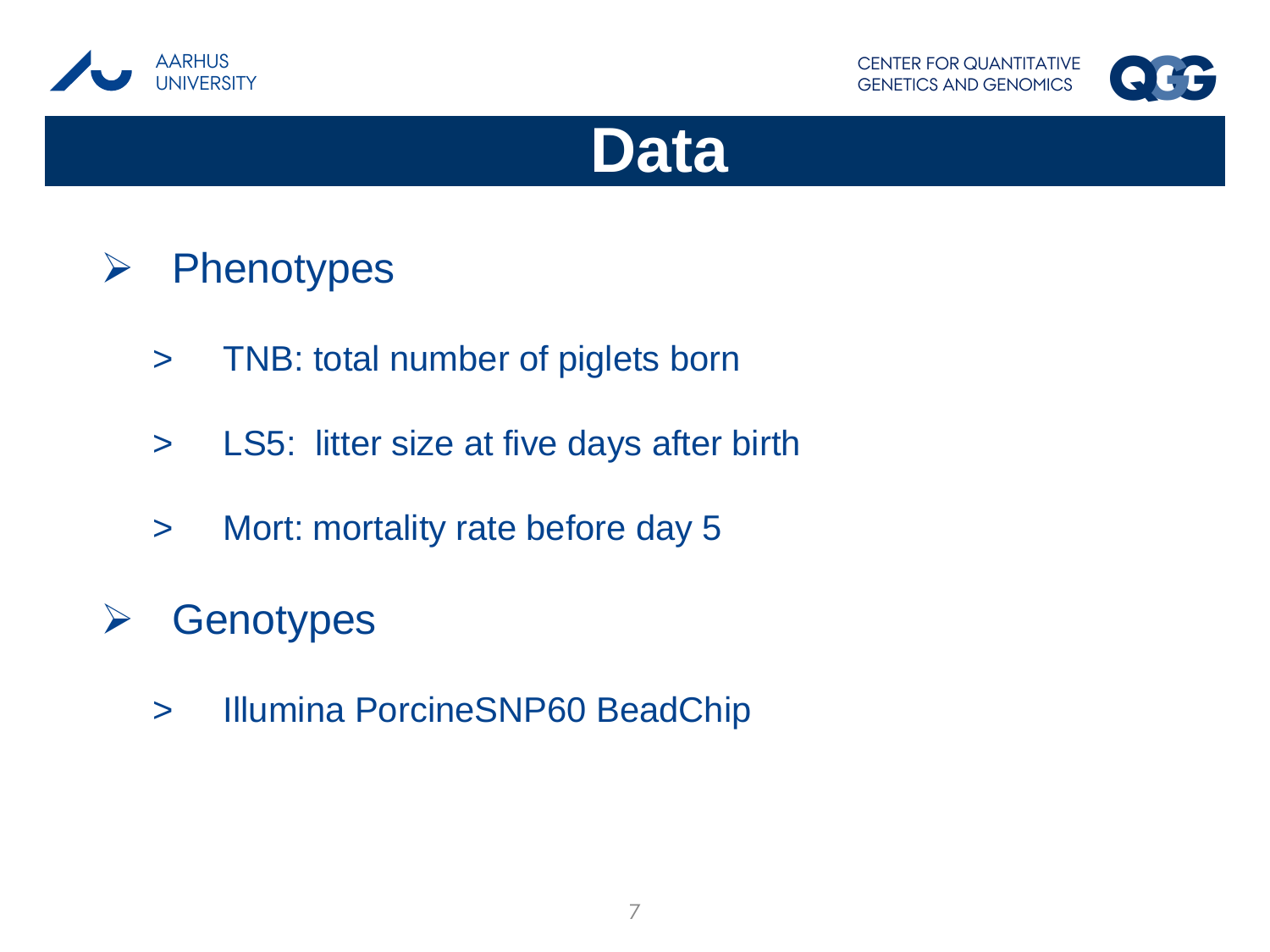



## **Size of data**

|               | <b>Landrace</b> | <b>Yorkshire</b> |  |  |
|---------------|-----------------|------------------|--|--|
| <b>Marker</b> | 37,060          | 36,058           |  |  |
| <b>Animal</b> | 5,977           | 6,000            |  |  |
| <b>Boar</b>   | 1,788           | 1,761            |  |  |
| <b>Sow</b>    | 4,189           | 4,239            |  |  |
| <b>Birth</b>  | 1998 to 2014    |                  |  |  |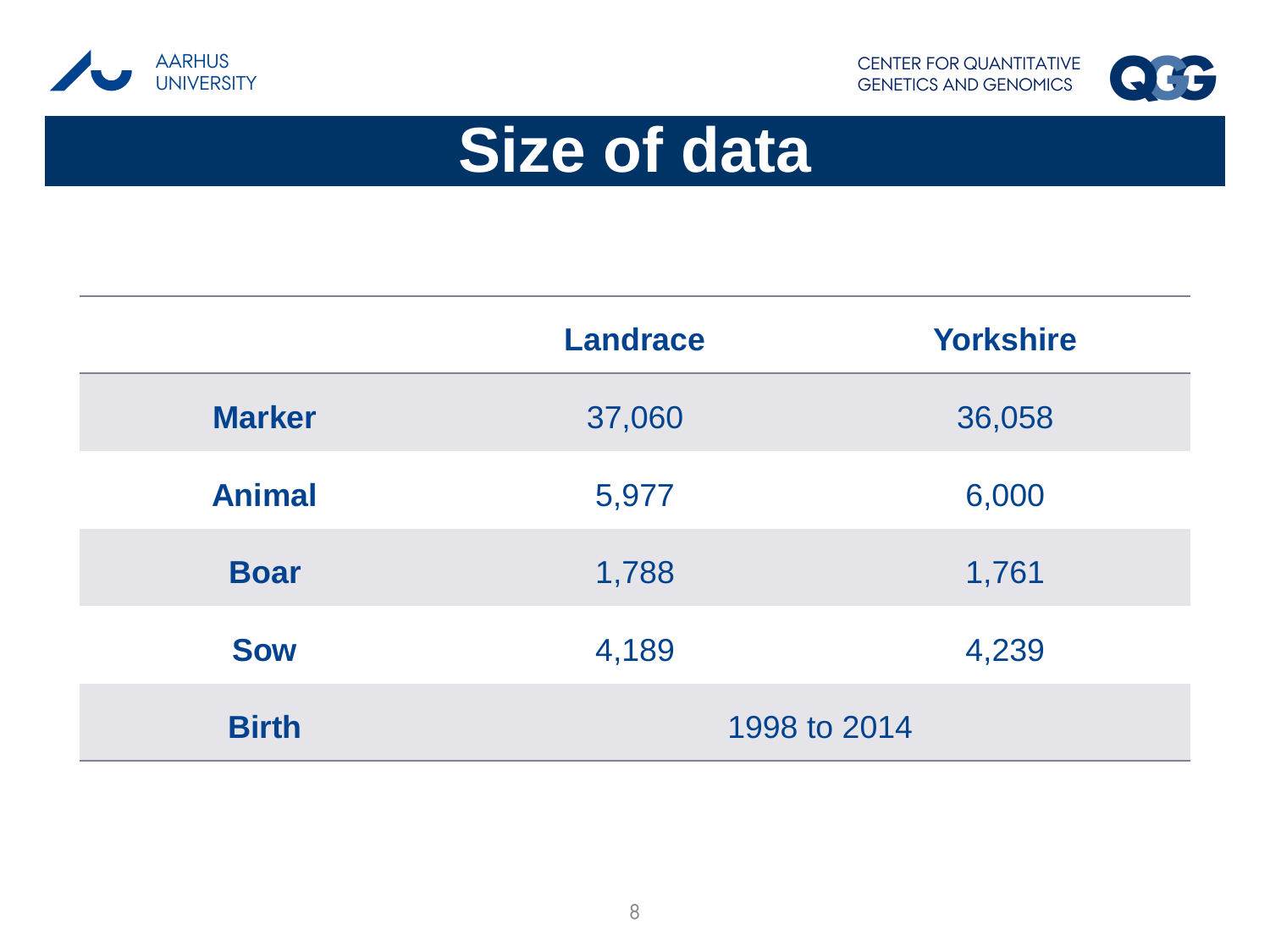



## **Bayesian Mixture Model (BM)**

$$
\triangleright \mathbf{y_c} = \mathbf{1}\mu + \sum_{i=1}^m x_i g_i + \mathbf{Z} \mathbf{u} + \mathbf{e}
$$

- > y<sub>c</sub>: corrected phenotypic value  $> g_i \sim \{$  $\mathsf{N}(0,\sigma_{g_0}^2)$  with probability  $\pi_0$  $N(0, \sigma_{g_1}^2)$  with probability  $\pi_1 = 1 - \pi_0$
- $>$   $\boldsymbol{u}$ : polygenic effect
- > BayZ Package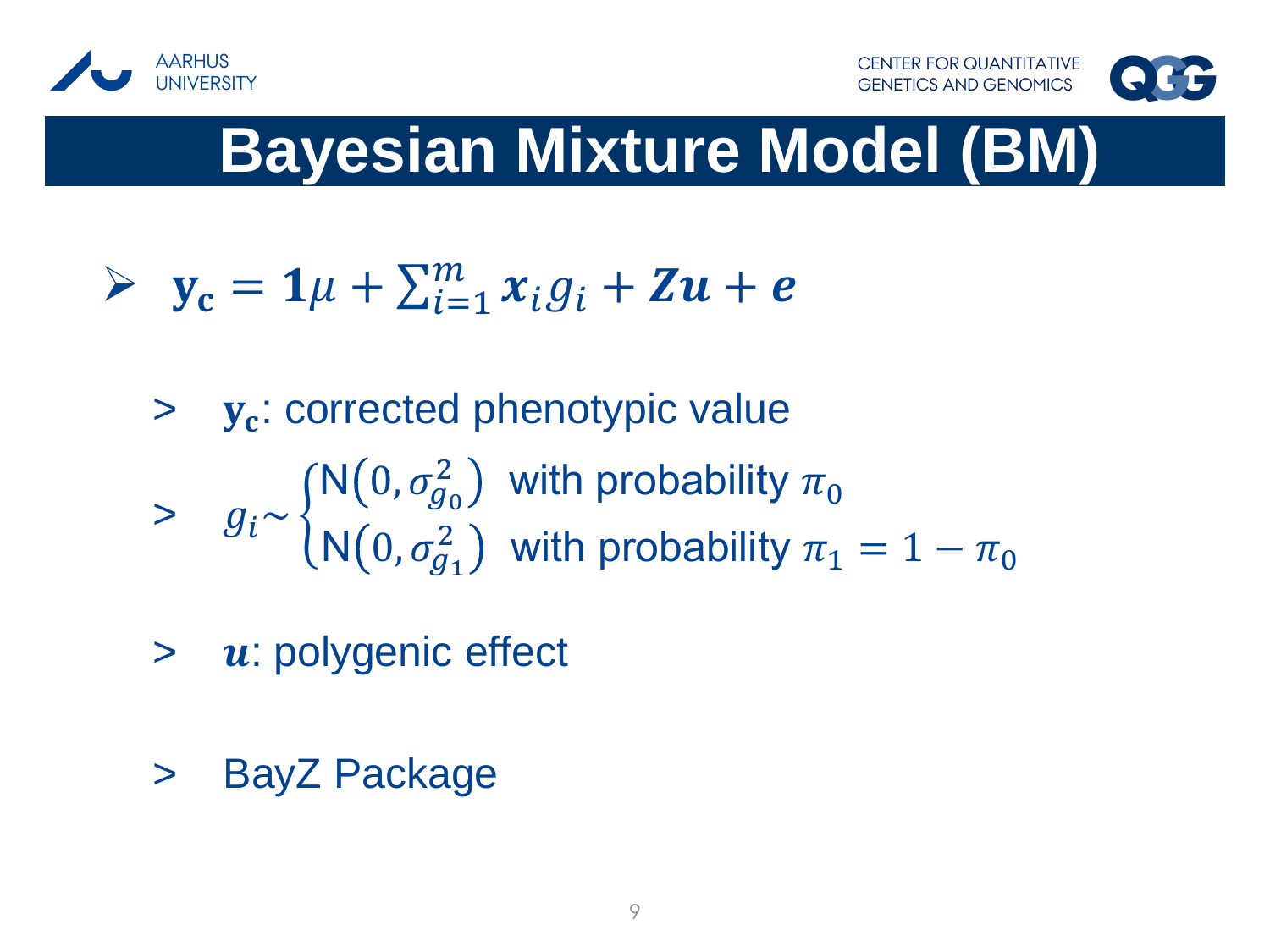

# **QTL region analysis**

 $\triangleright$  Sliding window



Posterior probability of interval (*PPint*)

the proportion of samples where at least one SNP within the window was falling into the second distribution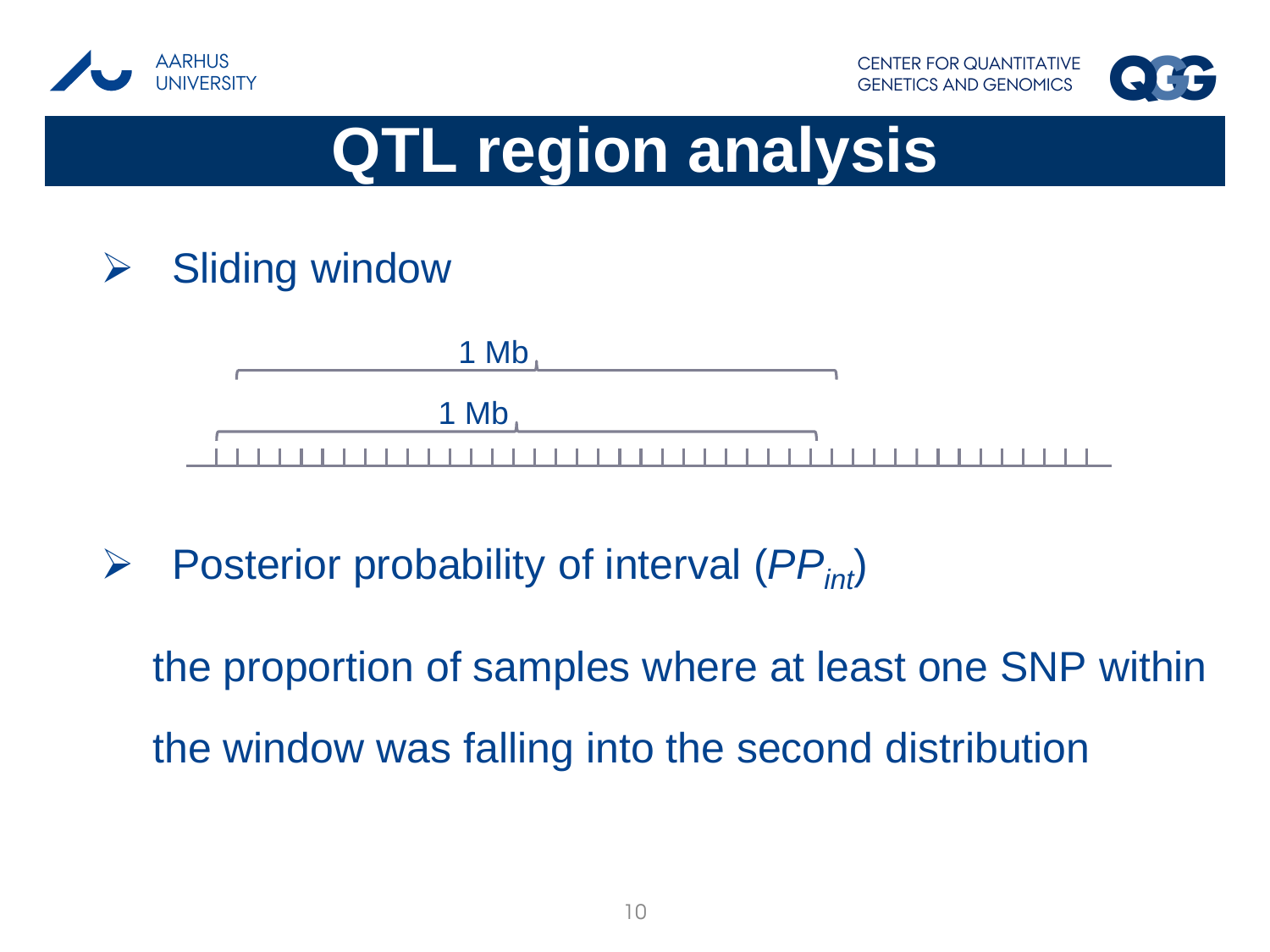



## **Interval posterior probability (***PPint***)**

|            | M <sub>1</sub> | M <sub>2</sub> | <b>M3</b>      | <b>M4</b>      | <b>M5</b>      | <b>M6</b>      | <b>M7</b>        | <b>M8</b>      |
|------------|----------------|----------------|----------------|----------------|----------------|----------------|------------------|----------------|
| <b>S1</b>  | $\overline{0}$ | $\overline{0}$ | $\overline{0}$ | $\mathbf 1$    | $\bf{0}$       | $\overline{0}$ | $\overline{0}$   | $\overline{0}$ |
| <b>S2</b>  | $\overline{0}$ | 1              | $\overline{0}$ | $\overline{0}$ | $\bf{0}$       | $\overline{0}$ | 1                | $\overline{0}$ |
| <b>S3</b>  | $\overline{0}$ | $\overline{0}$ | $\overline{0}$ | 1              | $\overline{0}$ | $\overline{0}$ | $\overline{0}$   | 1              |
| <b>S4</b>  | $\overline{0}$ | $\overline{0}$ | $\overline{0}$ | $\overline{0}$ | $\bf{0}$       | $\overline{0}$ | 1                | $\overline{0}$ |
| <b>S5</b>  | $\overline{0}$ | $\overline{0}$ | $\overline{0}$ | $\overline{0}$ | $\overline{0}$ | $\bf{0}$       | $\boldsymbol{0}$ | $\overline{0}$ |
| $PP_{snp}$ | 0/5            | 1/5            | 0/5            | 2/5            | 0/5            | 0/5            | 2/5              | 1/5            |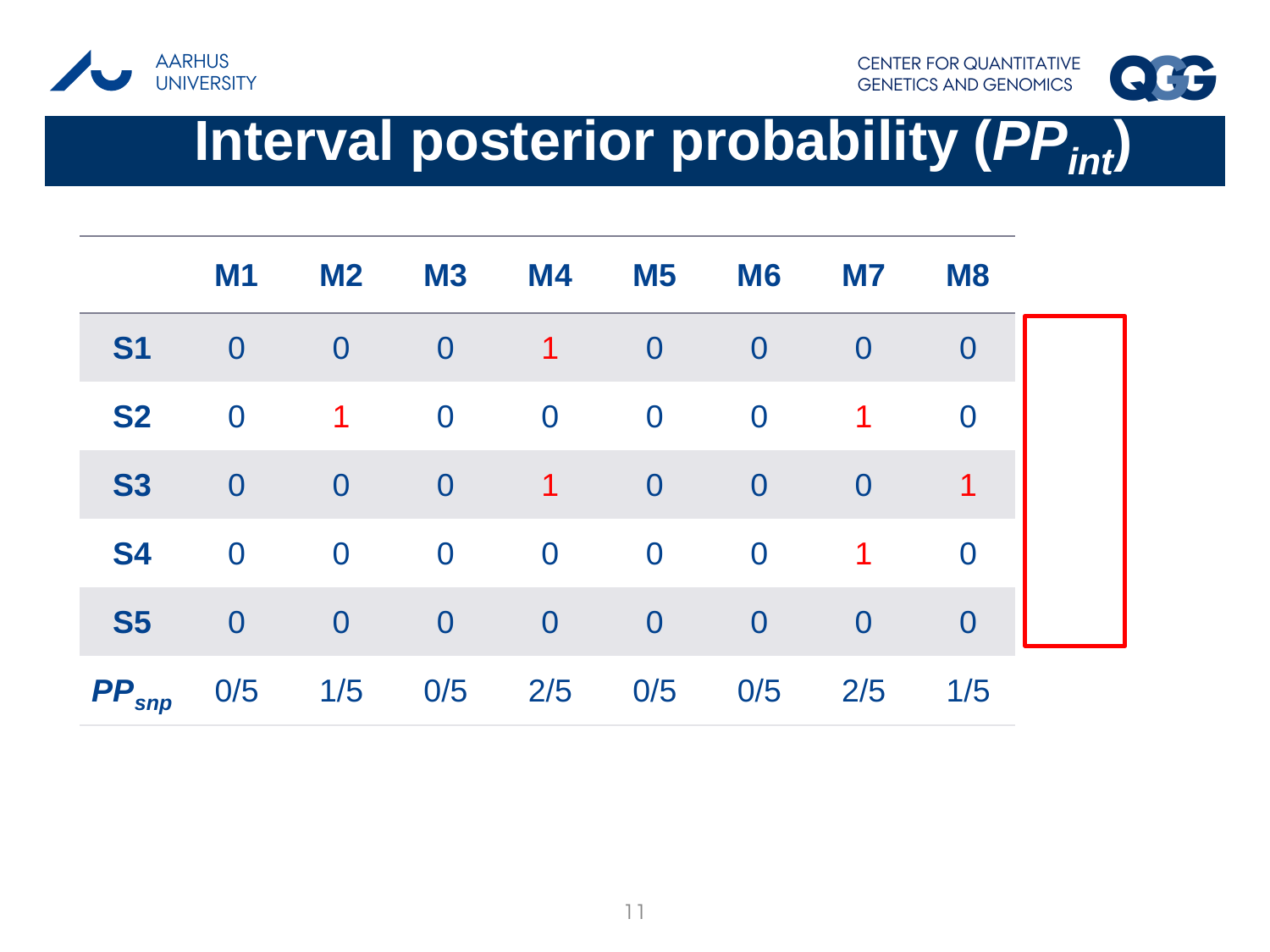



# **QTL region analysis**

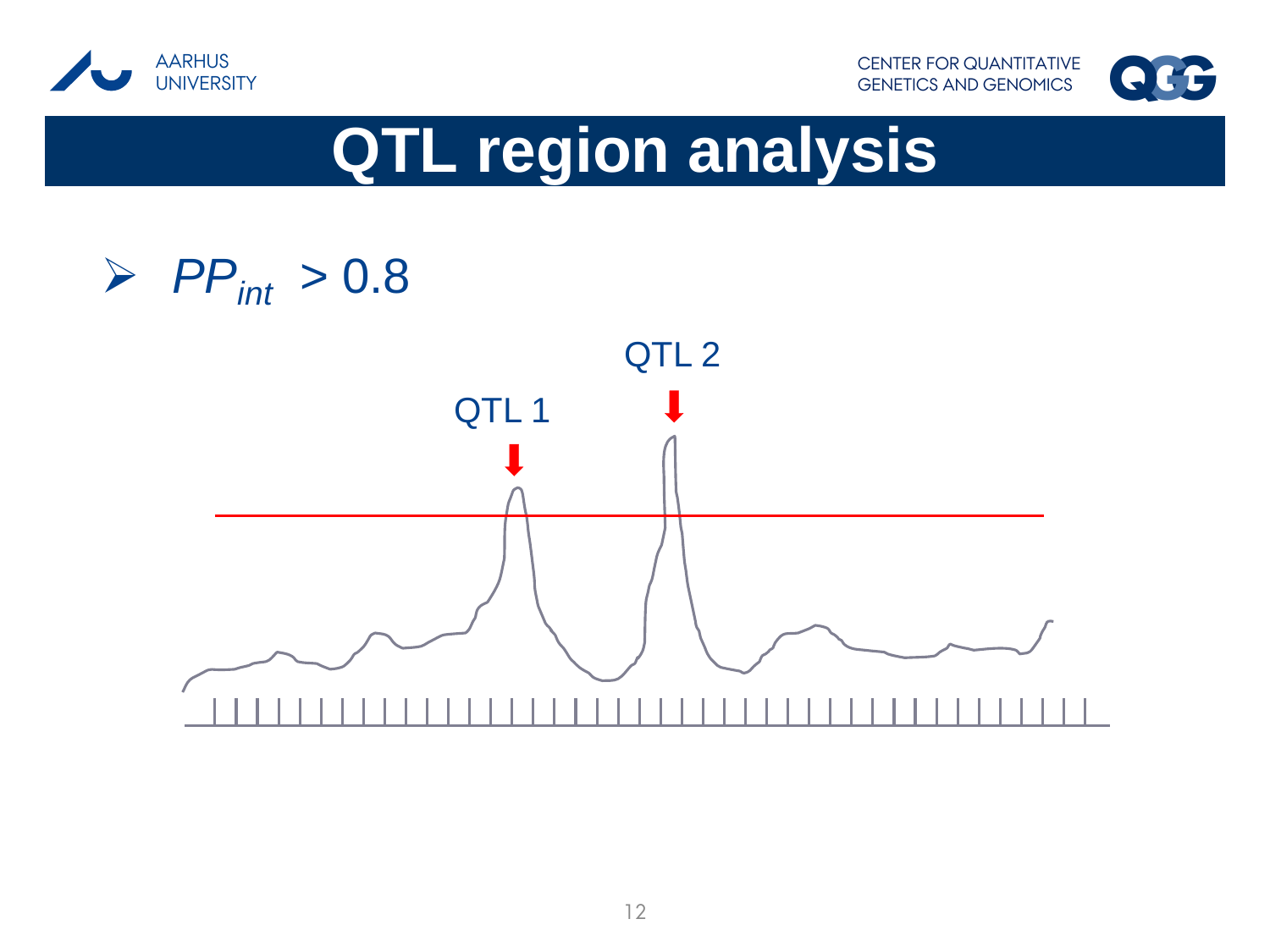





### **Results & Discussion**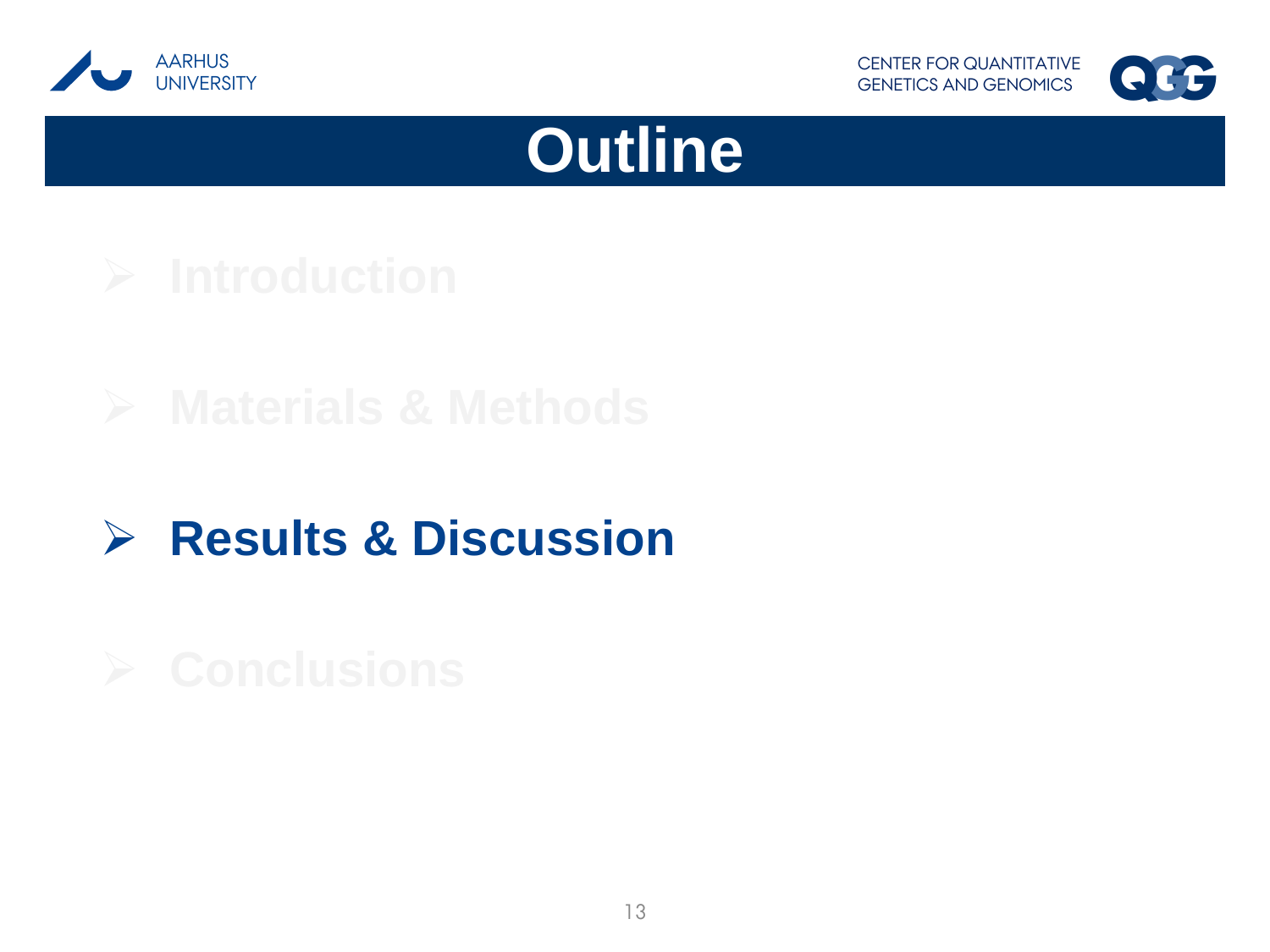



## **GWAS for TNB Landrace**



 $\triangleright$  Several peaks when using sliding window with 1Mb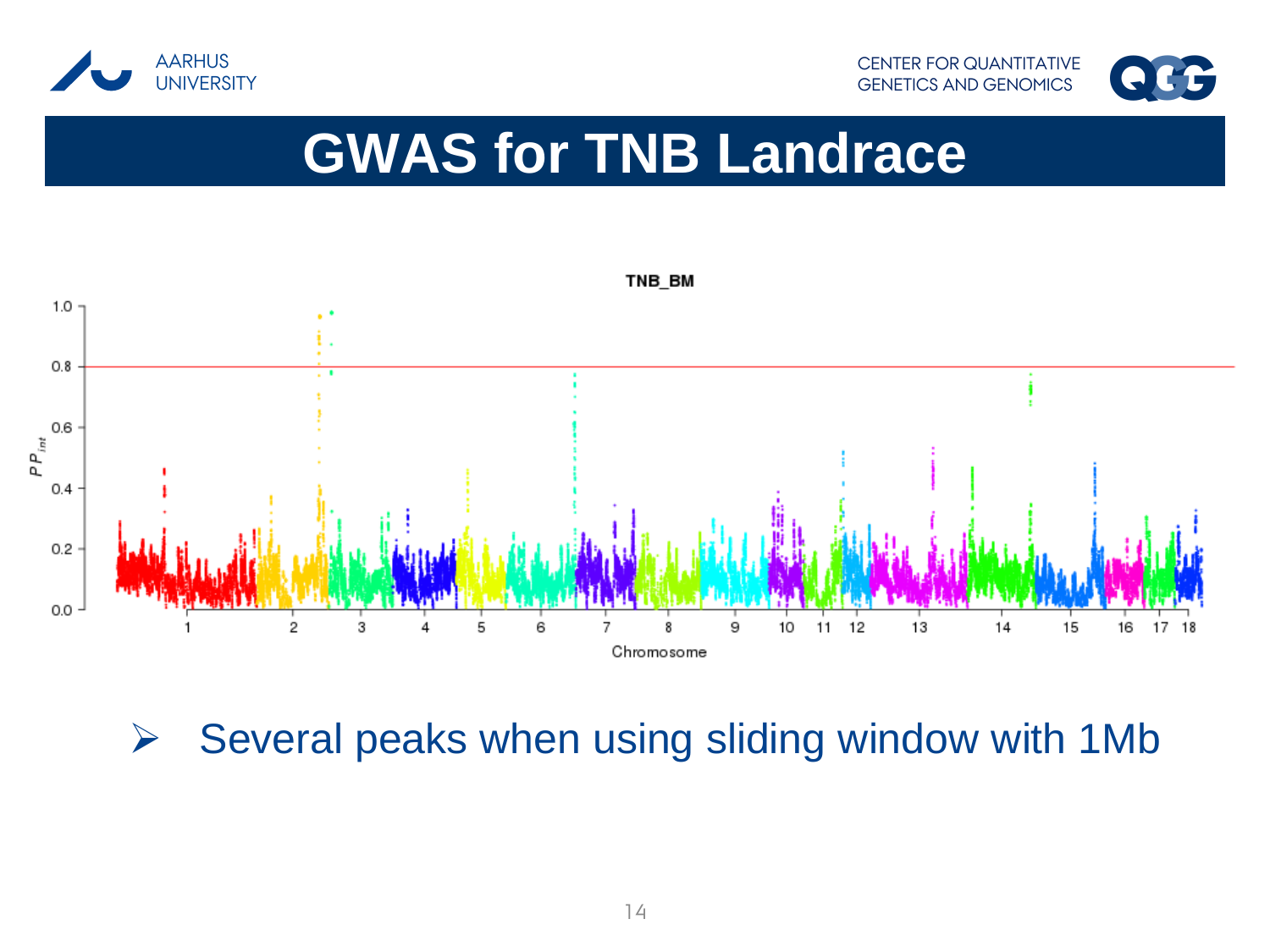





 $\triangleright$  The narrowest region among three scenarios was chosen as the QTL region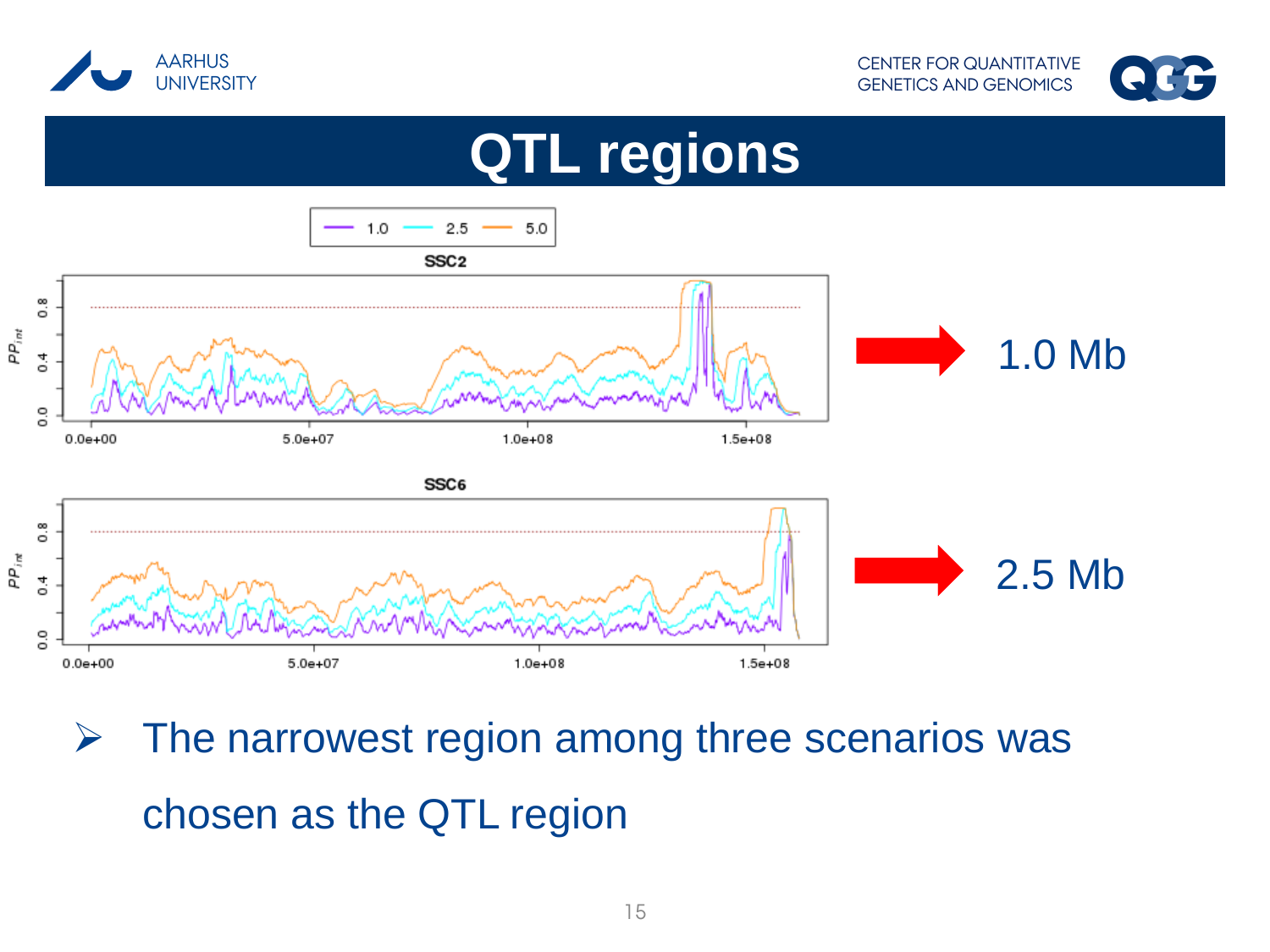



## **Overlap with reported region**

### $\triangleright$  15 QTL regions on SSC1, 2, 3, 6, 7, 9, 13 and 14

|                     | corpus luteum number            |  |
|---------------------|---------------------------------|--|
|                     | teat number                     |  |
| <b>Reproduction</b> | non-functional nipples          |  |
|                     | age at puberty<br>litter weight |  |
|                     |                                 |  |
|                     | embryo weight                   |  |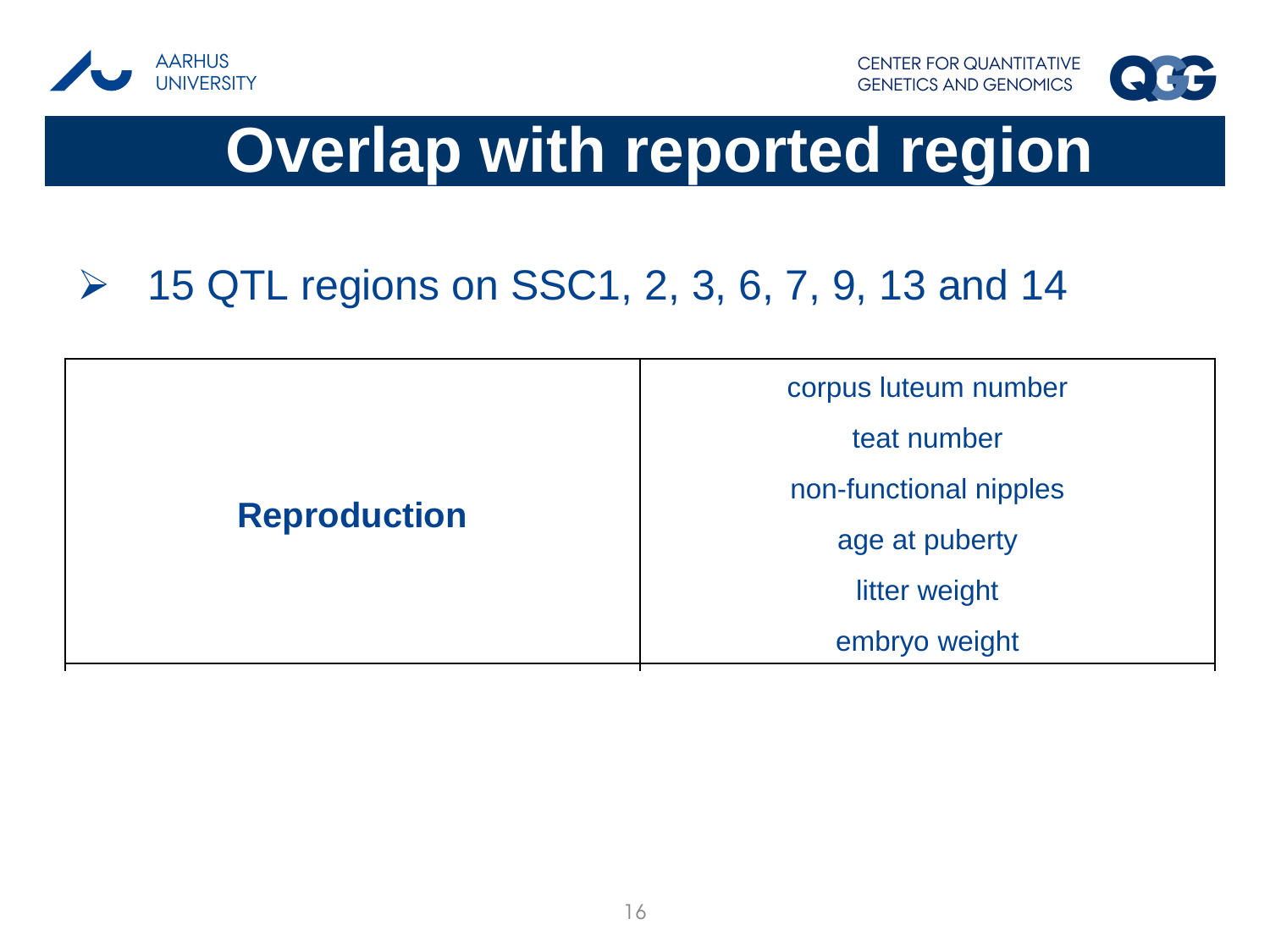



## **Common QTL regions**

| <b>SSC</b>              | <b>Breed 1</b> | <b>Trait 1</b>  | QTL 1     | <b>Breed 2</b> | <b>Trait 2</b> | QTL <sub>2</sub> |
|-------------------------|----------------|-----------------|-----------|----------------|----------------|------------------|
| $\overline{\mathbf{3}}$ | Landrace       | <b>TNB</b>      | $6.34 -$  | Yorkshire      | <b>TNB</b>     | $5.48 \sim$      |
|                         |                |                 | 7.34 Mb   |                |                | 6.48 Mb          |
|                         | Landrace       | LS <sub>5</sub> | $34.74 -$ | Landrace       | <b>MORT</b>    | $34.74 -$        |
|                         |                |                 | 35.74 Mb  |                |                | 35.74 Mb         |

- $\triangleright$  6 common QTL regions on SSC2, 3, 6, 7 and 13
	- > SSC3: both Landrace & Yorkshire
	- > SSC7: positive for LS5 & negative for MORT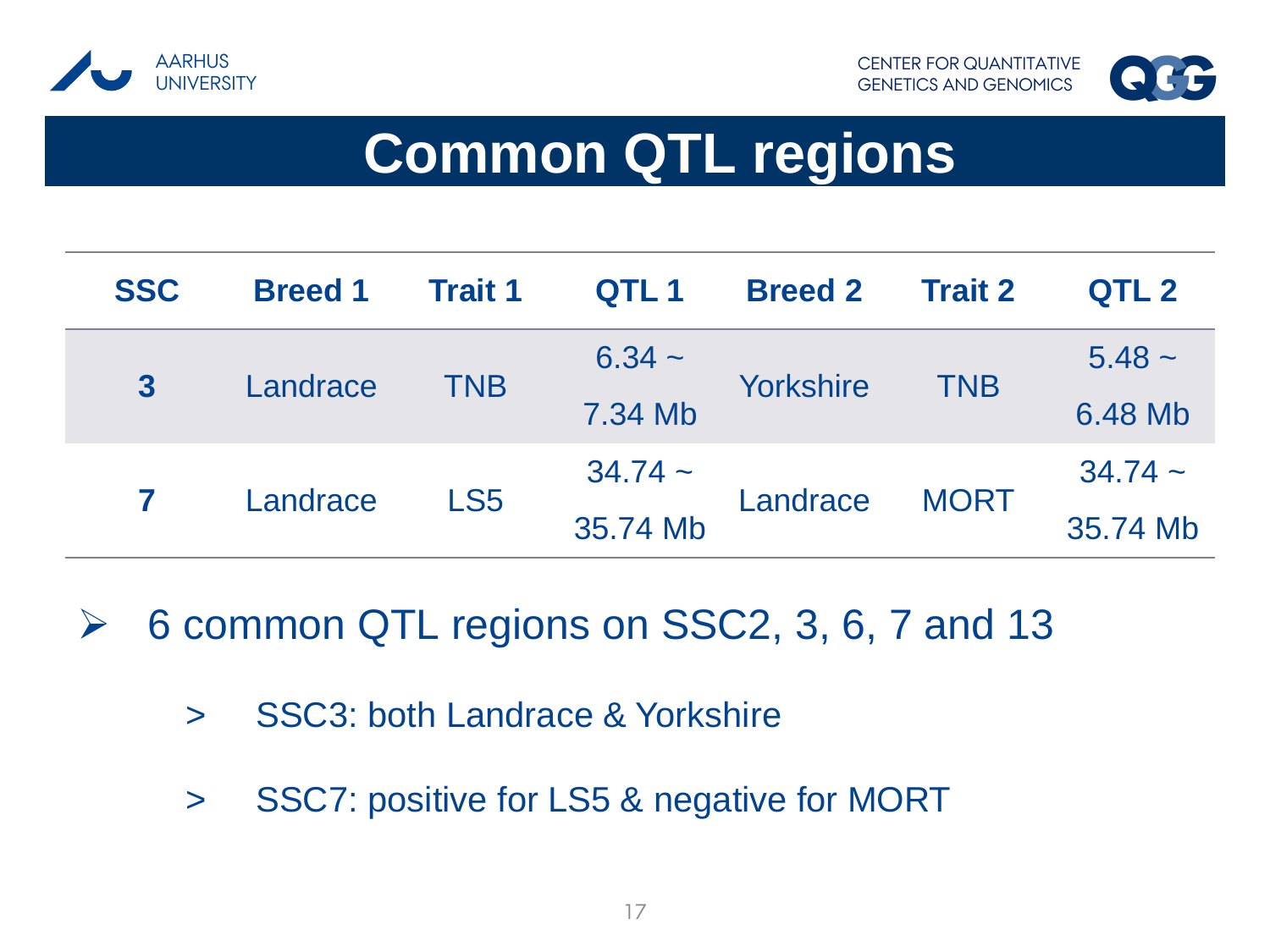



## **Candidate genes**

- $\triangleright$  **KPNA7**: suggested the requirement for cleavage development
- **SPESP1**: involved in the sperm–oocyte binding and fusion in pigs
- **GDF9**: expression higher in oocytes than in cumulus/granulosa cells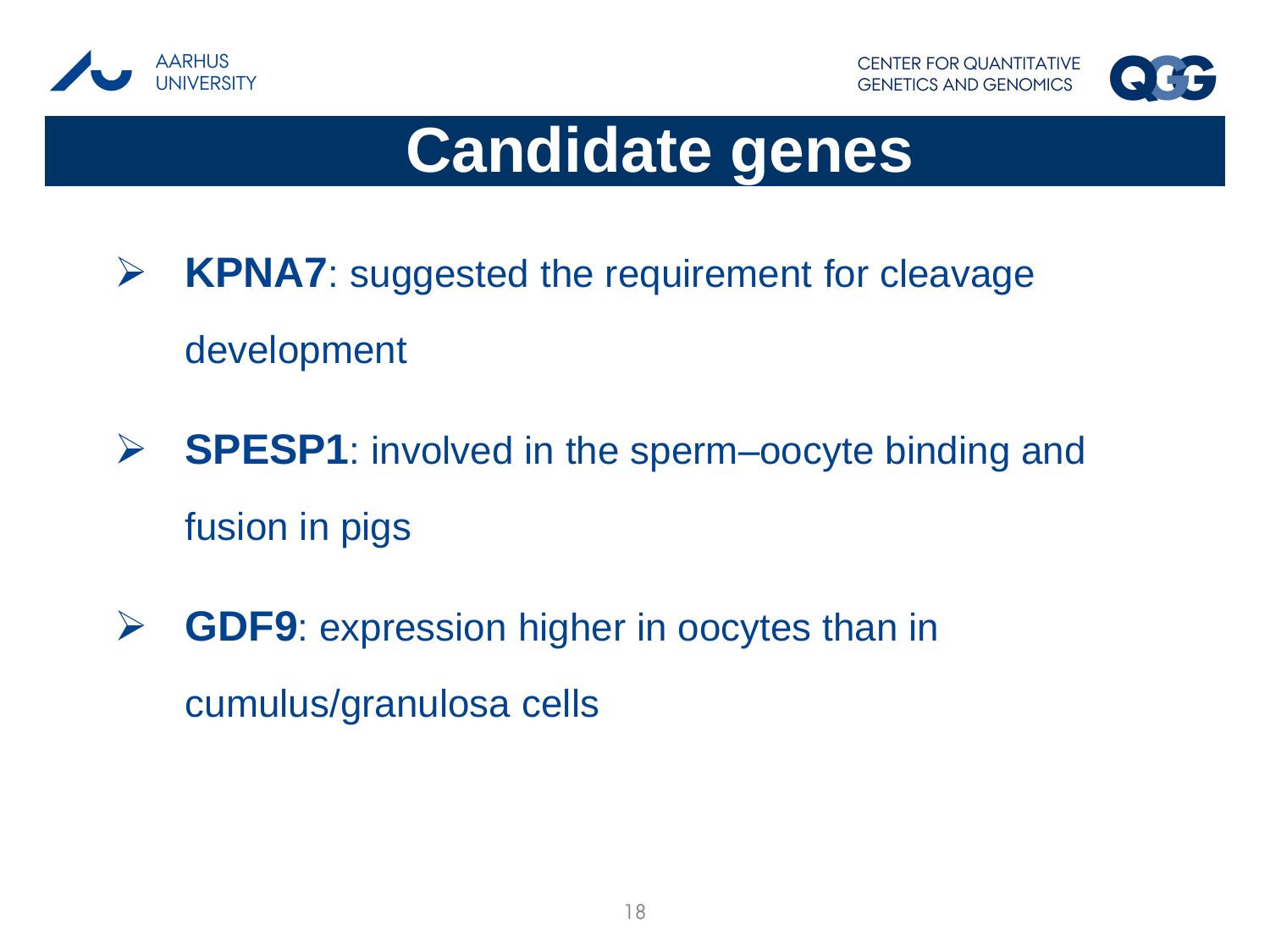





### **Conclusions**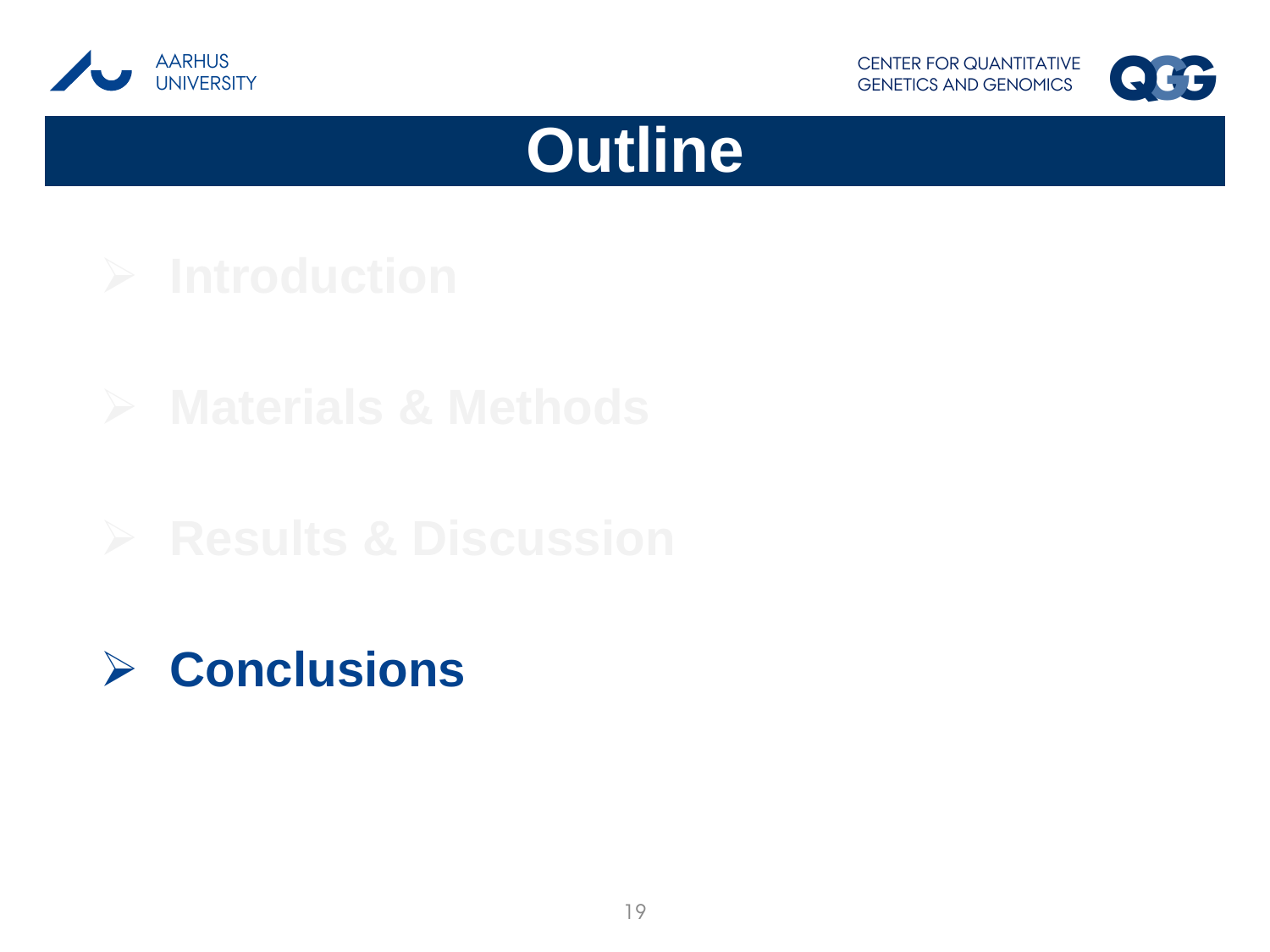



## **Conclusions**

- $\triangleright$  15 QTL regions were identified on SSC1, 2, 3, 6, 7, 9, 13 and 14.
- $\triangleright$  6 regions located on SSC2, 3, 6, 7 and 13 were associated with more than one trait.
- $\triangleright$  The QTL regions detected overlapped with the regions previously reported for reproduction traits.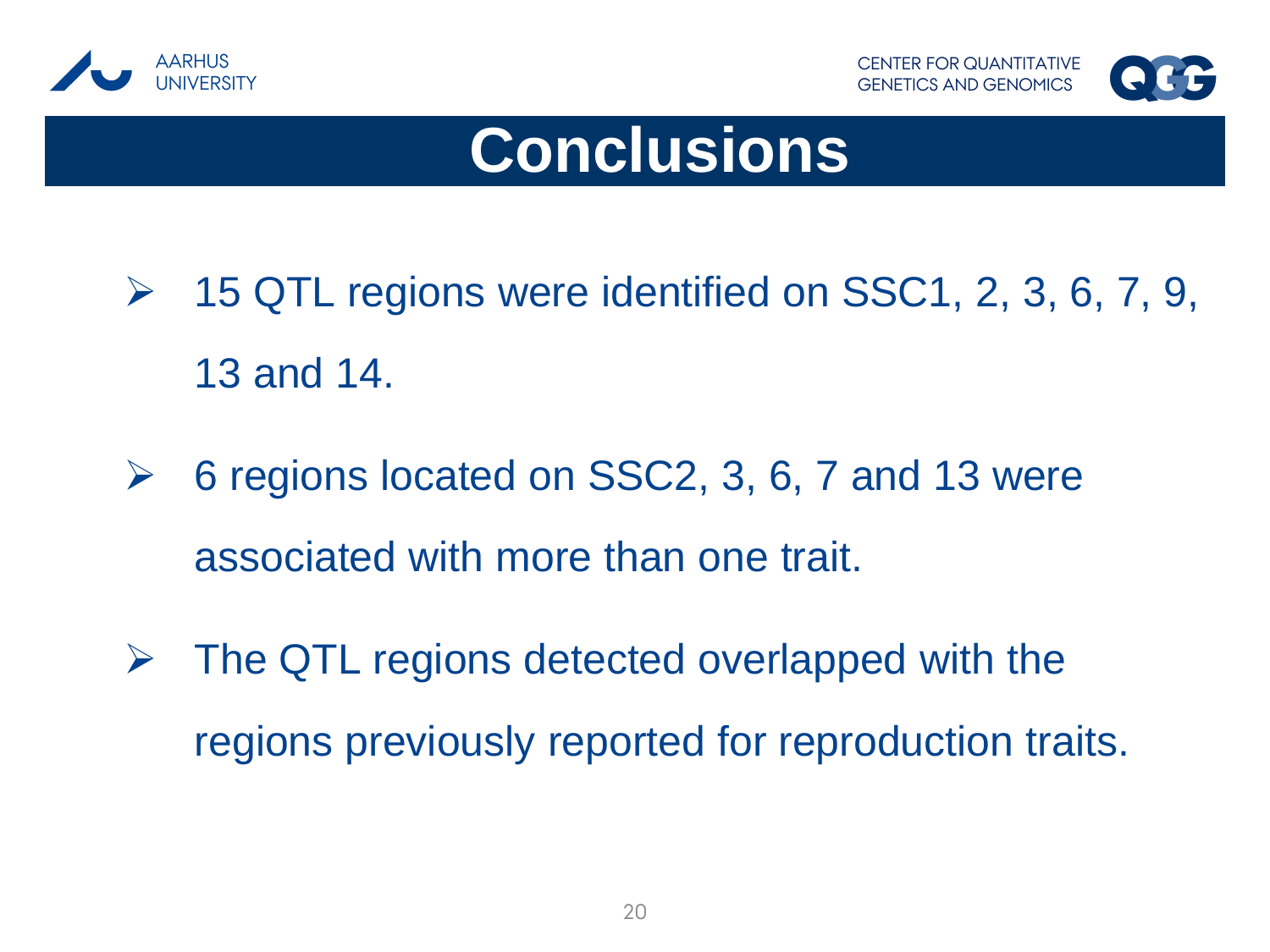



# **Thanks for your attention**